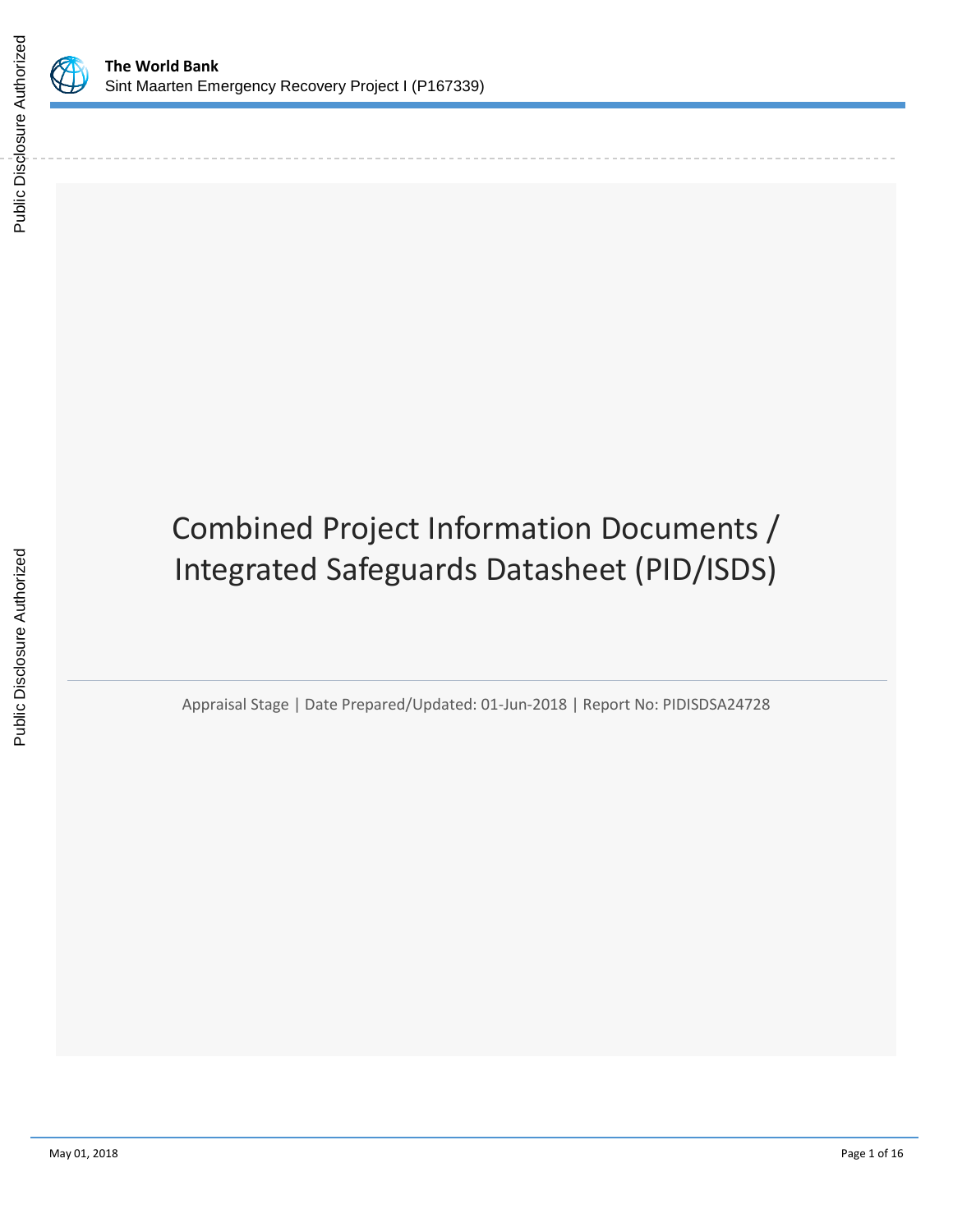

## **BASIC INFORMATION**

#### **OPS\_TABLE\_BASIC\_DATA A. Basic Project Data**

| Country<br>St Maarten                                              | Project ID<br>P167339                               | Project Name<br><b>Sint Maarten Emergency</b><br>Recovery Project I      | Parent Project ID (if any)                                                            |
|--------------------------------------------------------------------|-----------------------------------------------------|--------------------------------------------------------------------------|---------------------------------------------------------------------------------------|
| Region<br>LATIN AMERICA AND CARIBBEAN                              | <b>Estimated Appraisal Date</b><br>10-May-2018      | <b>Estimated Board Date</b><br>07-Jun-2018                               | Practice Area (Lead)<br>Social, Urban, Rural and<br><b>Resilience Global Practice</b> |
| <b>Financing Instrument</b><br><b>Investment Project Financing</b> | Borrower(s)<br>Government of Sint<br><b>Maarten</b> | <b>Implementing Agency</b><br><b>National Recovery</b><br>Program Bureau |                                                                                       |

## Proposed Development Objective(s)

The Project Development Objective (PDO) is to contribute to Sint Maarten's immediate emergency recovery needs and strengthen institutional capacity to manage resilient recovery and reconstruction.

#### Components

Emergency measures for the recovery of disaster first responders and preparedness facilities Restore Utilities Services after Hurricane Irma Housing Repair and Public Buildings Repair and Reconstruction Institutional Support for Reconstruction

The processing of this project is applying the policy requirements exceptions for situations of urgent need of assistance or capacity constraints that are outlined in OP 10.00, paragraph 12. Yes

## **PROJECT FINANCING DATA (US\$, Millions)**

### **SUMMARY**

| <b>Total Project Cost</b> | 55.20 |
|---------------------------|-------|
| <b>Total Financing</b>    | 55.20 |
| of which IBRD/IDA         | 0.00  |
| <b>Financing Gap</b>      | 0.00  |

### DETAILS

**Non-World Bank Group Financing**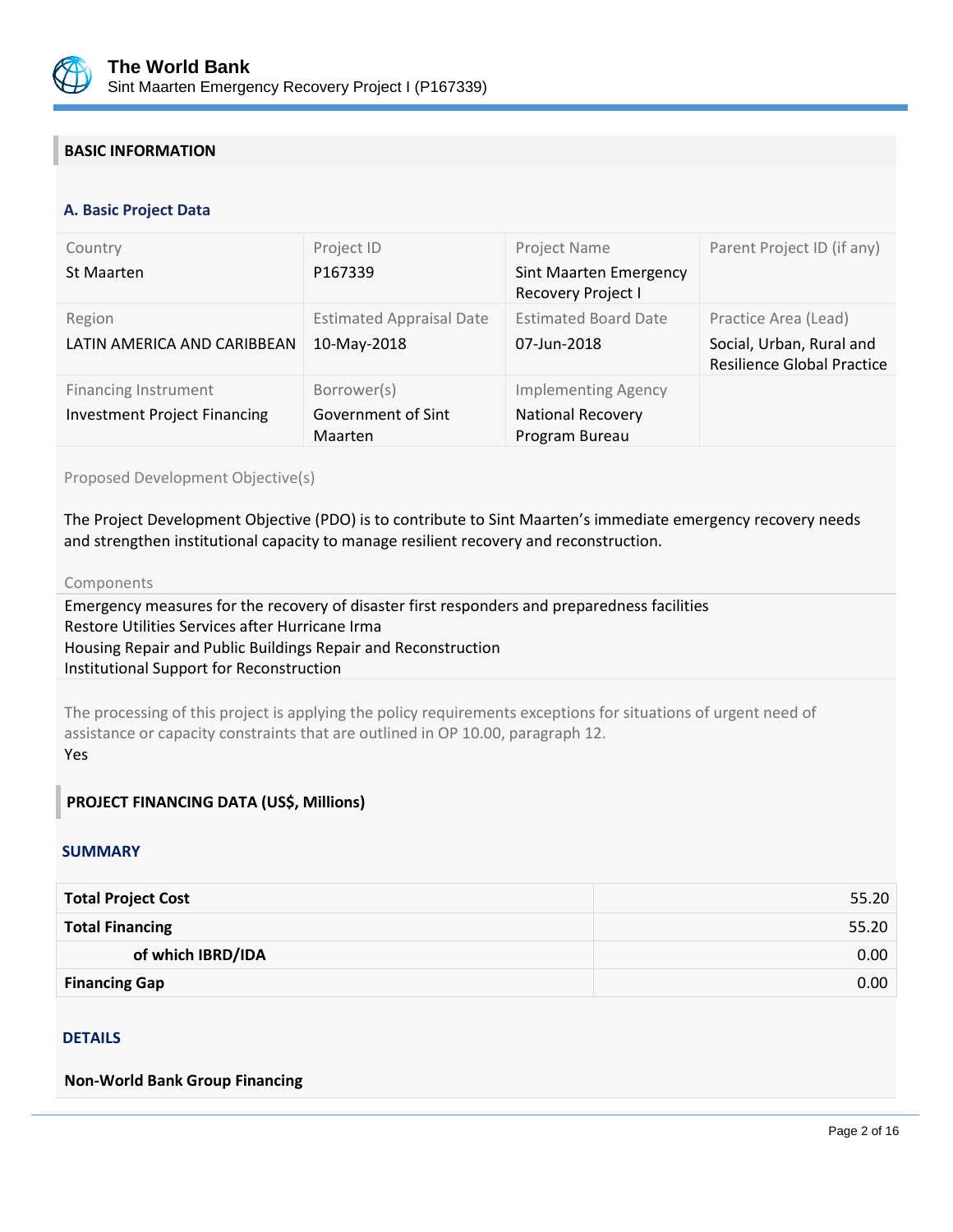

| Trust Funds                             | 55.20 |
|-----------------------------------------|-------|
| Free-standing Single Purpose Trust Fund | 55.20 |

Environmental Assessment Category

B-Partial Assessment

Decision

The review did authorize the team to appraise and negotiate

Other Decision (as needed)

### **B. Introduction and Context**

Country Context

 $\overline{\phantom{a}}$ 

- 1. Sint Maarten is a high-income constituent country<sup>1</sup> of the Kingdom of the Netherlands in the Caribbean. It occupies the southern half of an island shared with the French overseas collectivity of Saint Martin. It is the most densely populated country in the Caribbean with a population of roughly 40,000 and a per capita Gross Domestic Product (GDP) of  $$25,381<sup>2</sup>$ . Sint Maarten is currently rebuilding from damage of hurricane Irma that has claimed lives and deteriorated socio-economic environment in the island.
- 2. Sint Maarten is highly vulnerable to natural disasters and adverse climatic events due to its location within the hurricane belt. For the past decades, the country has been exposed to numerous high winds and hurricanes, including notably intense storms; Donna in 1960 (Category 3), Luis in 1995 (Category 4), and Irma 2017 (Category 5). Due to the size of the country, a single storm has the potential to directly impact the entire population. High winds, rainfall and flooding are the principal risk factors while the country is also vulnerable to earthquakes. Coastal areas are exposed to flood risk from storm surge and tsunamis. Increased urbanization along with climate change and limited country capacity to build with resilience adds on vulnerability towards natural hazards.
- 3. Natural hazards have catastrophic impact on the country's economy as it is essentially tourism-based. The restaurants, hotels, and other tourism-related sectors, including the wholesale and retail trade, the real estate, renting and business activities sectors account for approximately 45 percent of Sint Maarten's GDP. Activities in the transport, storage and communication sector, 11 percent of GDP, are also related to the tourism sector. The tourism sector contributed 73 percent to the country's total foreign exchange income in 2016. The harbor of Sint Maarten is a significant port for cruise tourism in the Caribbean, with 1.7 million cruise passengers visiting per year. The airport is an important hub for regional travel with a large network of connecting flights across the Caribbean. However, the

<sup>&</sup>lt;sup>1</sup> Sint Maarten is one of the four constituent countries of the Kingdom of the Netherlands, along with Netherlands, Aruba, and Curacao

<sup>2</sup> From Central Bank of Curacao and Sint Maarten, based on 2018 estimates.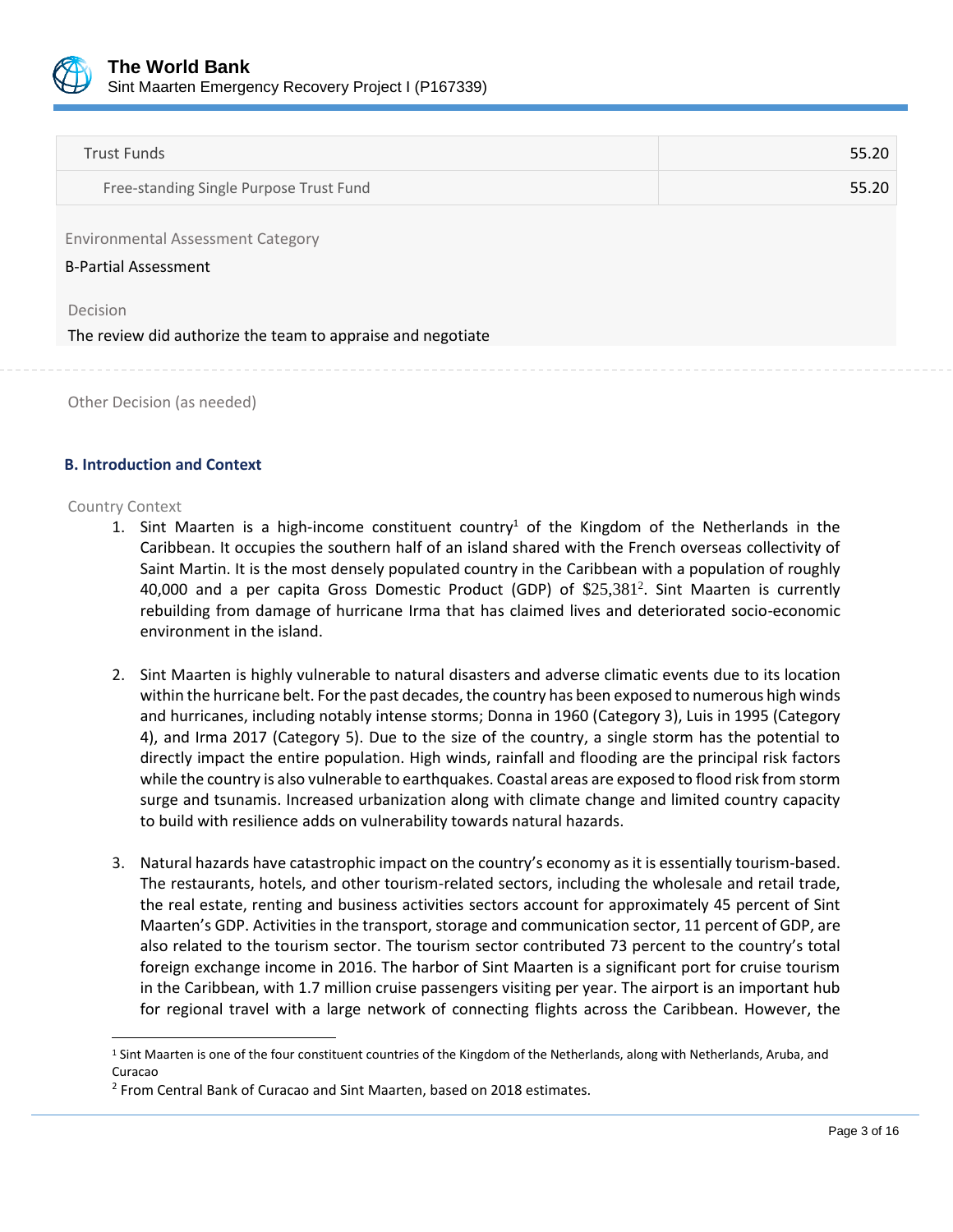

tourism industry has not led to high growth in recent years and the economy remains exposed to tourism trends and weather shocks.

Urgent Need of Assistance

- 4. Sint Maarten is in need of urgent assistance after the Hurricane Irma, a category 5+ hurricane that hit the island on September 6, 2017. The winds of more than 185 mph (296km/h) left a trail of devastation on the country. During the landfall, the storm's eye passed directly through Sint Maarten exposing it to the highest wind velocities in the storm. It was shortly followed by another small-scale hurricane Maria on 19<sup>th</sup> of September further damaging the country's infrastructure. The World Bank estimates damages and losses related to Hurricane Irma at US\$ 1.38 billion (129.5 percent of GDP) and US\$ 976.5 million (91.8 percent of GDP), respectively, affecting 90 percent of all infrastructure and large parts of the natural environment.
- 5. Reconstruction and recovery needs are greater than currently identified public and private resources. Sint Maarten's economy is expected to contract 8.5 percent in 2018, following an estimated 4.5 percent contraction in 2017. Growth is projected to rebound in 2019 and the country is expected to return to its pre-hurricane Irma real GDP level by 2025. Private external finance from direct investment, loans, pay-out of insurance claims and funds held abroad will be needed to finance reconstruction of private properties and businesses. Public finances face a sharp decline in tax revenue due to the economic contraction and, at the same time, increased expenditure needs to reconstruct public infrastructure and to assist the affected population.
- 6. The social and economic effects of Hurricane Irma on poverty levels will be worrisome if no action is immediately taken. In the absence of a poverty line in St. Maarten, in 2015 UNDP estimated a benchmark for poverty based on the minimum income wage. Currently, the minimum wage is Naf 1,530.53 (approximately US\$ 850) per month. For 2017, 26.87 percent of households (approximately 3,762 households) had income at or below the minimum wage income level, and thus are classified as poor households. Natural disasters disproportionately affect the poorest and most vulnerable groups. Women in poor households particularly suffer the most the impacts of natural disasters such as water and electricity shortages, as they are intrinsically tied to domestic chores like cooking, cleaning and caring for children and elderly. Women head 38.7 percent of households in Sint Maarten which shows the magnitude of households' dependence on women income and women's struggle to lead households post hurricane impacts.
- 7. Sint Maarten had a low unemployment rate of 6.2 percent, and youth unemployment rate at 25 percent in 2017, but it has significantly risen because of the hurricane and shut down of tourism businesses. The tourism sector suffered from significant damages to the airport, accommodations, and tour operator equipment, dramatically reducing the number of tourist arrivals. Micro, small, and medium-sized enterprises (MSMEs) have experienced significant loss of capital due to the impacts of the hurricane. Households need access to finance to rebuild homes and to fully reengage in economic activities. Fast economic recovery and reconstruction are critically needed to generate revenues and avoid further job loss, and support to stimulate access to finance and business recovery are needed to enable the private sector to grow and contribute to Sint Maarten's overall economic recovery..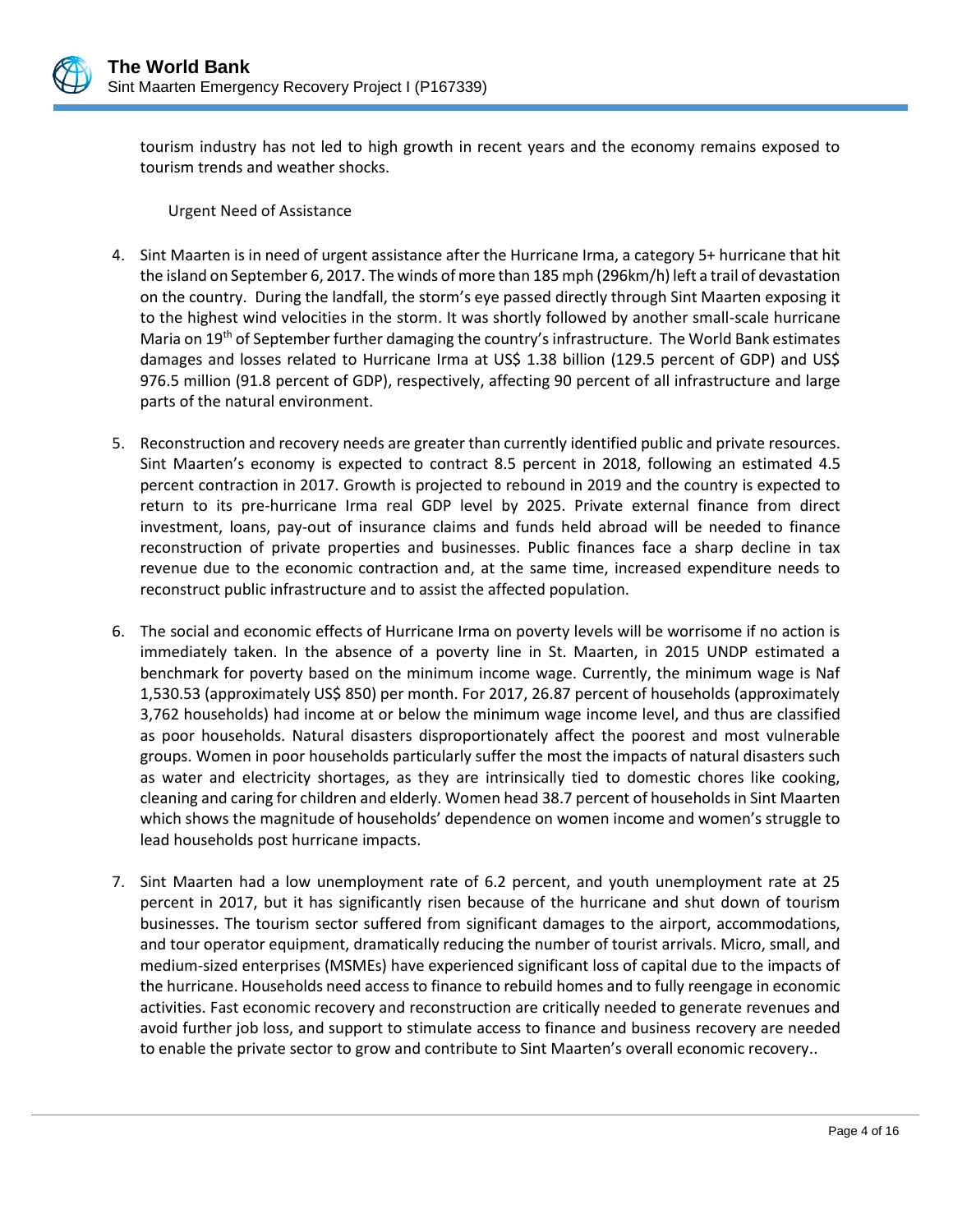

- 8. Sint Maarten has made substantial efforts to address the most urgent needs following Hurricane Irma (e.g. initial debris removal, sheltering roofless populations, governance and business services resumption); nevertheless, recovery needs are massive and the country has limited capacities to manage this scale of resilient reconstruction. To support fast and sustainable recovery, the government of Netherlands has established \$470 million Single Donor Trust Fund (SDTF) that the World Bank will manage as Trustee. This SDTF will finance activities for the recovery, reconstruction and resilience building of Sint Maarten. The SDTF will support selected activities from the Government of Sint Maarten's National Recovery and Resilience Plan (NRRP), which outlines the recovery needs of Sint Maarten. The STDF steering committee composed of one representatives of each the World Bank, the Government of Sint Maarten and the government of the Netherlands, will decide on a consensus basis about short, medium, and long-term recovery projects and required capacity building activities. The Steering Committee will meet biannually and on ad-hoc basis to approve recipient-executed projects and monitor progress of the agreed activities. The SDTF was established on April 16, 2018. However, given the urgent need to start recovery activities prior to the upcoming hurricane season, the government of Sint Maarten, the government of the Netherlands, and the Bank pre-endorsed four recipient-executed projects prior to the establishment of the SDTF. These projects are (1)Sint Maarten Emergency Recovery Project I (P167339), (2) Sint Maarten Emergency Debris Removal and Cash for Works Project (P167347), (3) And Sint Maarten Skills and Training and Strengthening of the Social Projection System Project (P167368) and (4) [Sint Maarten Hospital Resiliency & Preparedness Project](http://operationsportal.worldbank.org/secure/P167532/home)  [\(P167532\)](http://operationsportal.worldbank.org/secure/P167532/home)
- 9. Based on the urgent need of assistance, the Sint Maarten Emergency Recovery Project I is being prepared under the requirements of paragraph 12 of OP 10.00 - on "Projects in Situations of Urgent Need of Assistance or Capacity Constraints". This is because Sint Maarten is facing a natural disaster which under the policy is defined as "an event that has caused, or is likely imminently to cause a major adverse economic and/or social impact". The World Bank and Sint Maarten recognize the urgency of initiating emergency reconstruction efforts prior to the start of the next hurricane season in June 2018 and agreed to prepare the proposed operation in an expedited manner. While Sint Maarten has not previously been a client of the World Bank, the Bank is well positioned to support risk assessments, risk reduction, preparedness, financial protection, and resilient recovery and reconstruction.
- 10. Despite the availability of external grant finance to support the public-sector reconstruction and recovery efforts, Sint Maarten government will have to borrow to finance its remaining budgetary shortfalls projected for 2018 to 2020. The government is working to adopt a medium-term fiscal framework that should set revised targets to the fiscal rule in view of the current exceptional circumstances. An initial scenario in which public sector reconstruction and recovery needs are financed through grants, while remaining budgetary shortfalls are financed through loans, would increase the debt-to-GDP ratio from 34 percent of GDP in 2016 to peak at nearly 50 percent by 2019 before resuming a downward path.
- 11. Sint Maarten is subject to a rules-based fiscal framework, monitored by a Board for Financial Supervision, which is accompanied by a low-cost "standing subscription" borrowing arrangement with the Netherlands. The framework currently comprises a cap on the interest-to-revenue ratio and a golden rule of borrowing limited to capital expenditures. In view of Sint Maarten's current low public debt ratios and a low international interest environment, interest payments on public debt given a projected path of additional borrowing needs for 2018-2020 will not surpass the cap on the interest-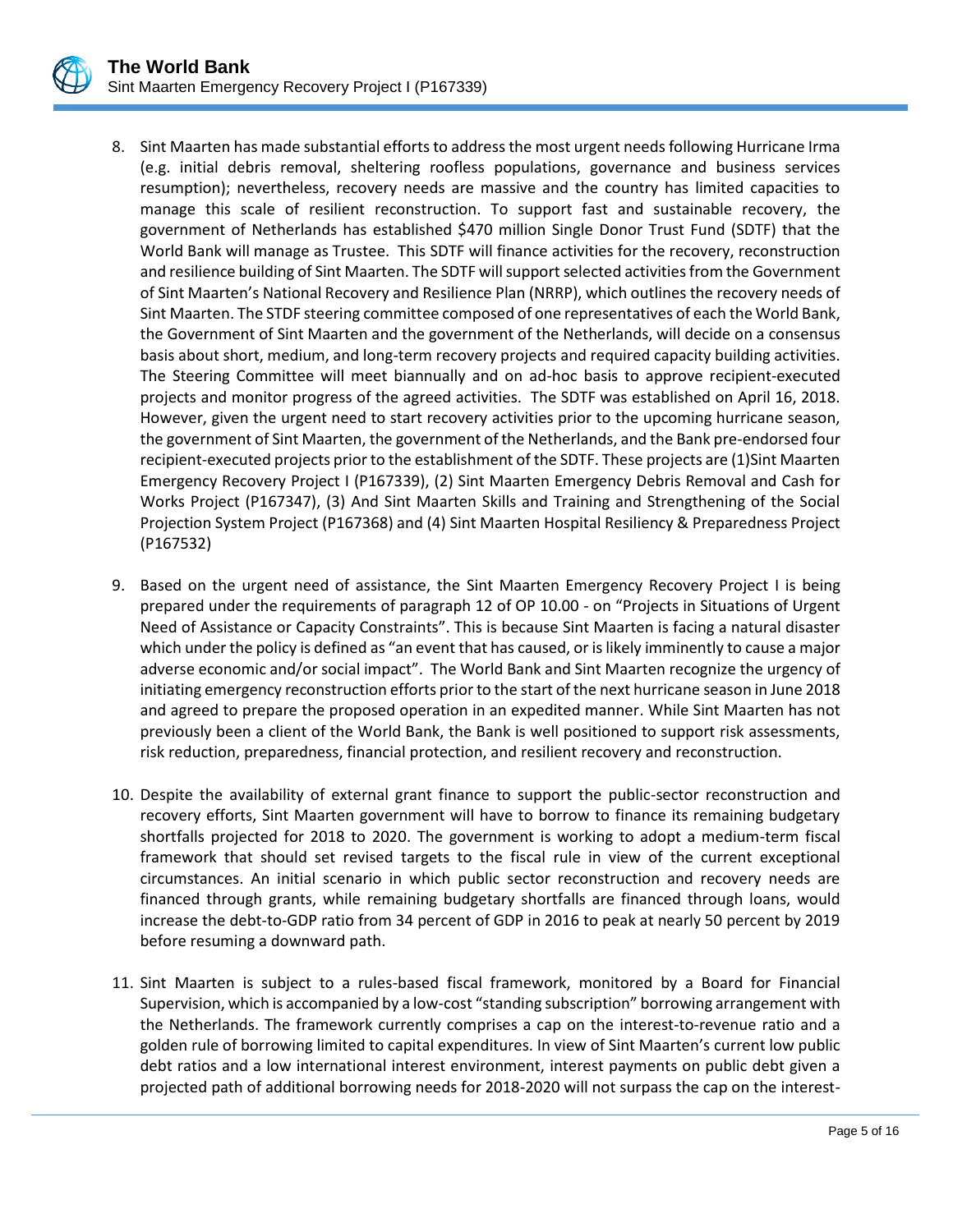to-revenue ratio. However, additional borrowing to finance budgetary shortfalls for 2018-2020 will not be for capital spending and will therefore not be compliant with the golden rule. Appeal to exceptional circumstances to relax the fiscal rule will still require agreement on the size of the deficits financed through borrowing over the next few years. A medium-term fiscal framework, including multi-annual revenue and expenditure projections and operational targets, should provide an outline on the amount of borrowing requirements over the next few years, as well as how to deal with the accumulated debt and debt service in the longer term. Strengthening fiscal management, including budget preparation, implementation and accountability capabilities, is needed to assure adequate implementation of reconstruction and recovery activities as well as fiscal sustainability.

## Sectoral and Institutional Context

- 12. The NRRP clearly highlights that immediate priority activities would focus on restoring first responders' full operational capacity and the emergency repair of critical public buildings, shelters, and housing, solid waste management/debris removal and a large-scale skills and training program targeting economically critical sectors, including the hospitality, construction, and maritime sectors. These priority sectors would support the early recovery and will help prepare Sint Maarten for the next hurricane season and beyond.
- 13. Full operational capacity of First Responders, including the police, firefighters, and the ambulance service was considerably hindered as their own facilities and specialized equipment were severely damaged or destroyed by the storm. In the aftermath of Hurricane Irma, First Responders' reduced operational capacity to support the affected populations worsened the evolving crisis, evidencing serious technical capacity and coordination gaps to effectively prepare for and respond to major emergencies.
- 14. With just two months until the start of the 2018 Atlantic Hurricane Season on June 1, St. Maarten needs to take urgent action to restore and improve its DRM and emergency response capacity to ensure it is ready to respond to the next, potentially catastrophic, extreme meteorological event. In the short term, it is critical to bring the Fire Brigade, which plays a leading role in the country's DRM structure, back to full operational capacity. Furthermore, reestablishing and strengthening the weather monitoring and forecasting capacity of the National Meteorological Service (MDS) is crucial to ensuring that DRM interventions, aimed at preparing the country for the next hurricane season, can be well-informed with accurate and timely hydro-meteorological forecasts.
- 15. Repairs of several public buildings, considered critical for government operations, for the provision of lifeline services, and education services, as well as the carrying out of urgent housing repairs, particularly damaged roofs, are extremely urgent. These repairs are needed urgently to ensure the people of St. Maarten are ready to face the next hurricane season. Low income, senior, femaleheaded, and undocumented households, who are already experiencing chronic high levels of vulnerability, have the least ability to cope with the damages caused by external shocks. Hurricane Irma exacerbated these groups' fragile socio-economic conditions, thus their needs for immediate assistance are urgent, and such assistance will help them better prepared for the next hurricane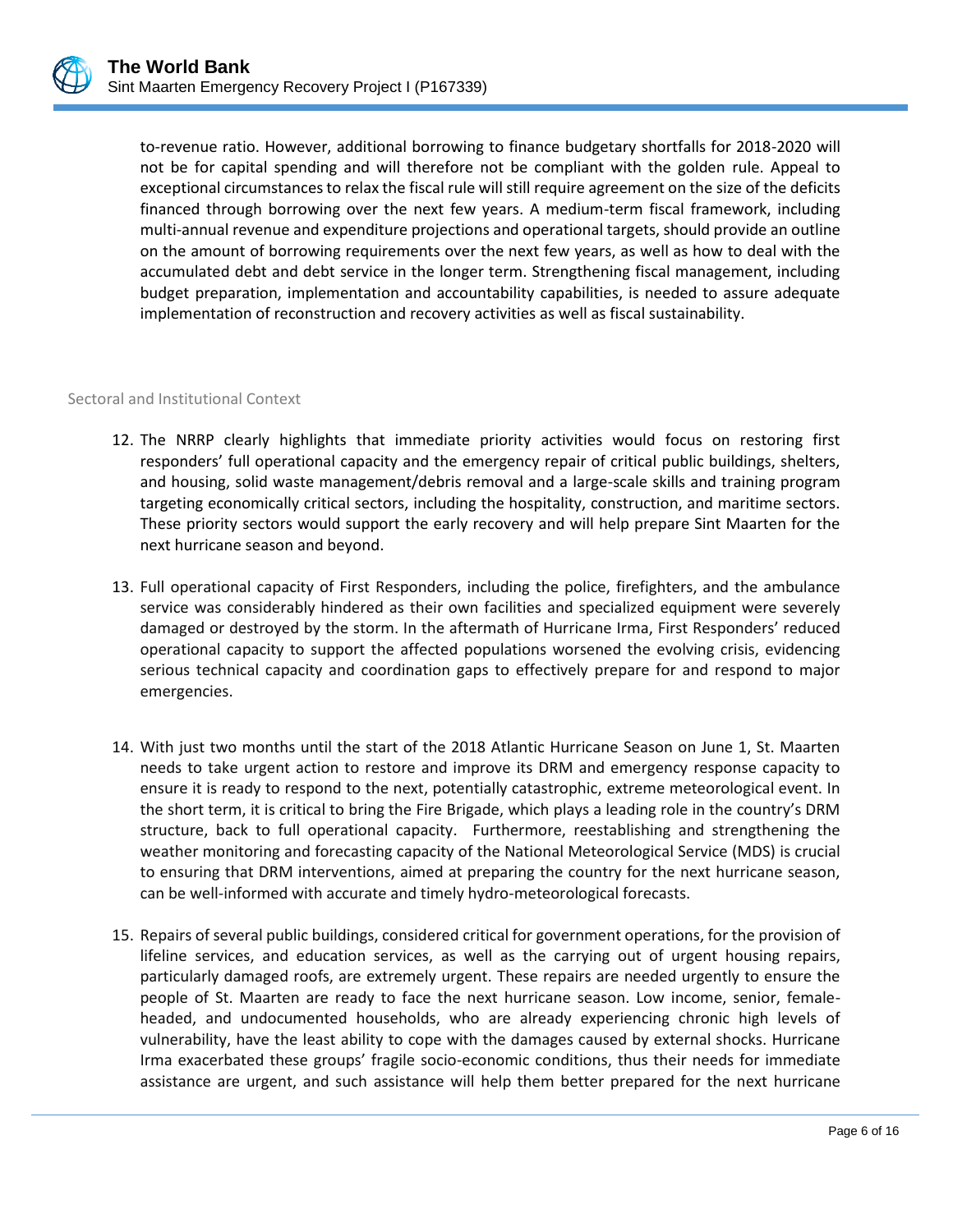

season.

- 16. Despite the efforts to restore public services after Hurricane Irma, the distribution of electricity and water services provided by the utility company (GEBE) continues to be highly vulnerable to climate variability. In addition to the vulnerability, the situation is exacerbated by the economic shocks post Hurricane Irma that are adversely impacting the utility's revenues, with average peak load dropping significantly from 57 MW to 35 MW. Although most of the high and low-tension cables are located underground (97 and 84 percent respectively), the remaining electricity networks above-ground are vulnerable to wind and blowing debris. For water services, the situation is more critical as the total average storage capacity of GEBE has been reduced dramatically after Hurricane Irma, falling from a 2.25-day storage capacity to the current level of less than 0.7 average daily demand. After Irma, GEBE started implementing a program to increase its water storage capacity up to 2.7 days, although Sint Maarten's requirement to cover the average daily demand is a 4-day storage capacity.
- 17. Since the passage of Hurricane Irma, the GEBE, has focused on emergency restoration of water and electrical infrastructure. During the recovery, GEBE's investments are also designed to mitigate the utility's vulnerability to extreme events by strengthening water and electrical power infrastructure. Although some progress has been made, the GEBE's cash flow and revenue stream have suffered significantly because of the disaster. Cash reserves have been consumed by emergency activities and revenues are down significantly. Power sales are off by more than 30 percent as many hotels are damaged and off line. Restoration of demand is not expected until the first quarter of 2019. The utility's limitations represent a pressing constraint to completing the rehabilitation of vulnerable and damaged infrastructure and indeed GEBE's operational capacity until revenues are restored.

## **C. Proposed Development Objective**

### Development Objective

18. The Project Development Objective (PDO) is to contribute to Sint Maarten's immediate emergency recovery needs and strengthen institutional capacity to manage resilient recovery and reconstruction.

### Key Results

11. The project is expected to benefit the entire population of Sint Maarten of 38,000 people as it aims at reinstating the capacity of Sint Maarten emergency first responders, as well as the full recovery at pre-Irma level of utilities and public services buildings. In addition, up to 500 low-income and vulnerable households are expected to benefit from the housing repair program; and up to 8,000 students will benefit from repaired schools.

## **D. Project Description**

16. The Sint Maarten Emergency Recovery Project I is set out to carry out several interventions aimed to address urgent needs resulting from the devastating damages and losses to productive and social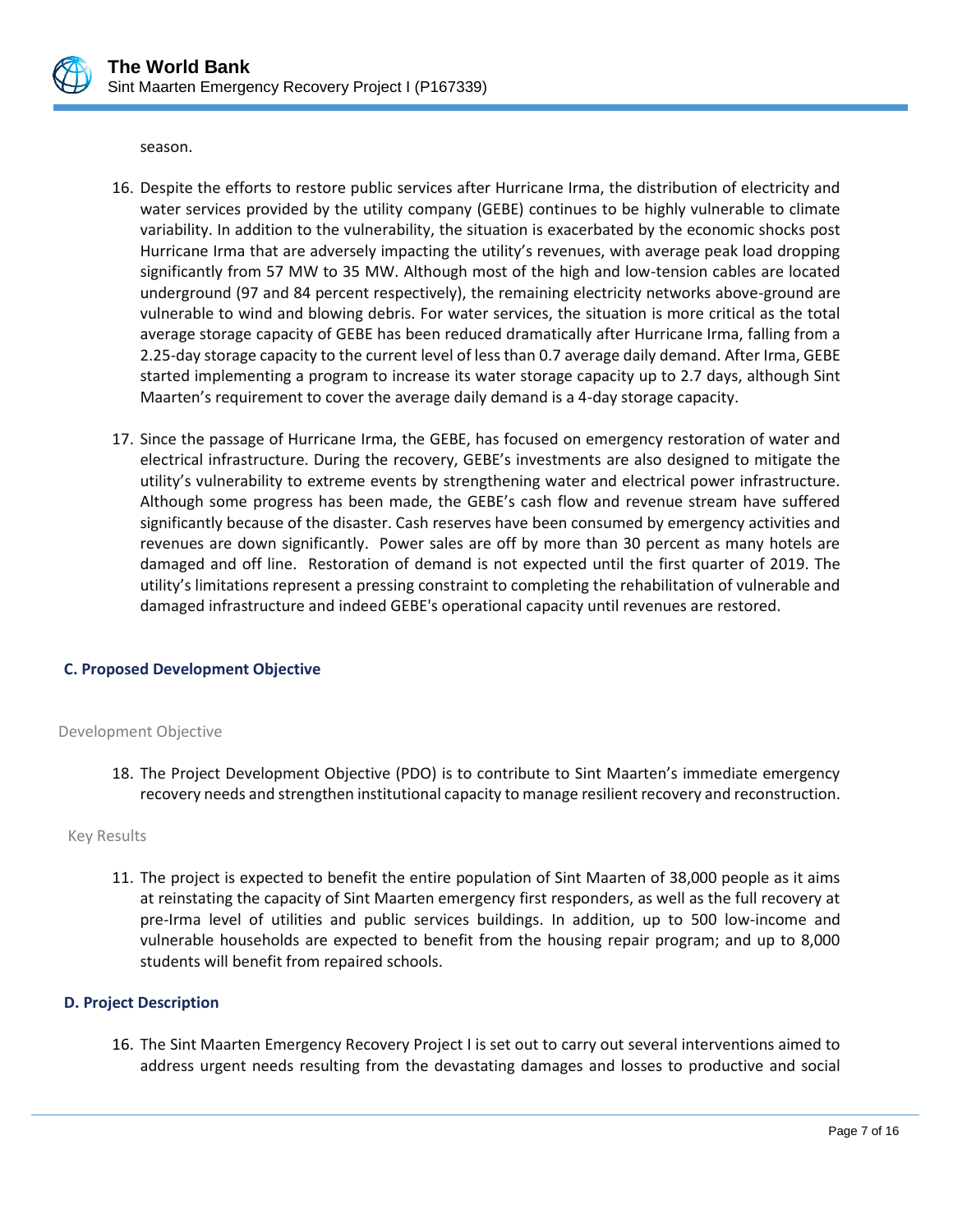

sectors, caused by the landfall of Hurricane Irma.

17. St. Maarten's government identified a series of emergency interventions that need to be immediately implemented to restore the country to normality as well as a basic level of preparedness to the population for the next hurricane season. These interventions aim to (i) reestablish and improve first responders' operational capacity and preparedness facilities; (ii) restore full utility services after Hurricane Irma; (iii) repair housing and repair and reconstruct public buildings; and (iv) establish efficient project management and implementation capacity in the government to carry out the implementation of identified priority interventions according to agreed standards for fiduciary, environmental and social management.

## **E. Implementation**

Institutional and Implementation Arrangements

- 18. The government is establishing a National Recovery Program Bureau (NRPB) that will be responsible for implementation of this project as well as all other recovery and resilient projects selected by the SDTF's Steering Committee under the NRRP. The Bureau will carry out technical, administrative, legal, financial and procurement responsibilities and be staffed to lead project implementation. It will have overall responsibility for ensuring compliance with fiduciary agreements, procurement guidelines, social and environmental management, monitoring, reporting and evaluation of processes and results. It will coordinate technical designs of the projects with relevant ministries and conduct consultative and reporting functions.
- 19. However, before the Bureau is in place, the project implementation responsibility will be carried out by the Interim Recovery Committee (IRC), which was established by the government to implement the emergency recovery projects after the hurricane. Before the IRC is substituted by the NRPB, the IRC will serve as a primary project implementation unit (PIU) for the project. The IRC includes technical, administrative, legal, financial and procurement staff to handle Project implementation. It acts as an overarching project implementation support unit coordinating with and assisting all coexecuting ministries/agencies, and reports directly to the Prime Minister and Minister of General Affairs. The WB will provide support and capacity building during Project implementation to the IRC and the NRPB. Project implementation will be carried out in accordance with all the terms and conditions agreed between the Government of Sint Maarten and the World Bank as set forth in the Grant Agreement.
- 20. The co-executing ministries/agencies will be responsible for the implementation of specific activities. The project leaders for each specific activity benefitting a ministry/agency will sit in the said ministry/agency. Nevertheless, procurement of equipment, goods and services will be conducted by the IRC with technical inputs from MGA (fire station and the police station); TEATT (Hydrometeorological office); GEBE (utility - water and electricity); Ministry of Public Housing, Environment, Spatial Development and Infrastructure – VROMI (private house roof repairs and public buildings); and SMHDF (social housing repairs). The majority of the civil works will be jointly carried out by VROMI and the IRC. VROMI will be responsible for the technical design and supervision aspects of the works while the fiduciary and safeguards requirements will be overseen by the IRC (and the NRPB once set up). As such, VROMI and the IRC will together undertake the repairs of the public buildings including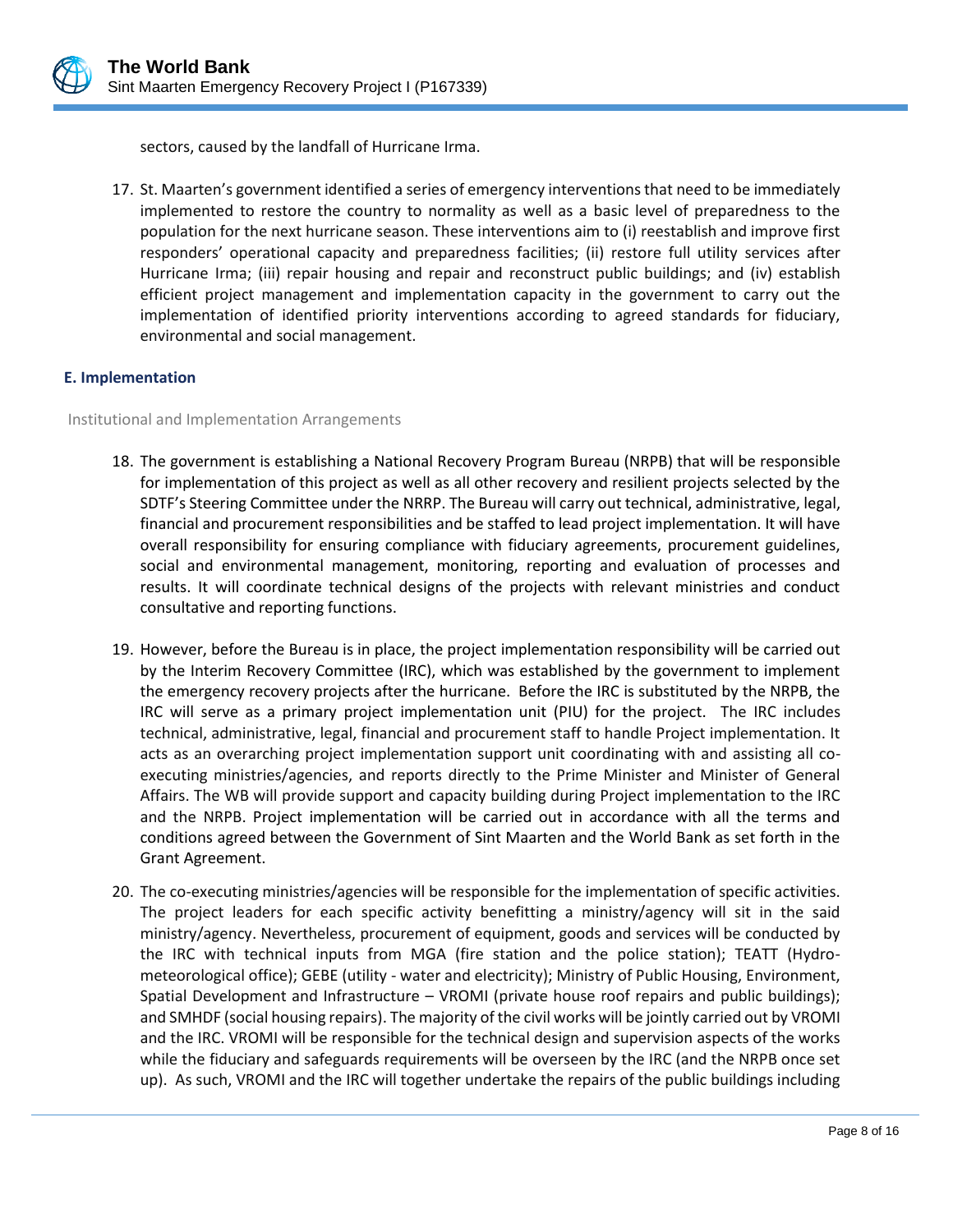the fire station, police station, shelters and schools. VROMI employs a modest engineering staff and will need the support of a consulting firm (including engineering design and supervision consultants) to implement a project of this magnitude.

21. There will be a significant demand on Bank support to assist with project management and implementation. The agencies within the Government of St. Maarten are unfamiliar with Bank operations and procedures. Additionally, the demands of the recovery program are diverse and considerably greater than what the pre-hurricane levels government agencies were designed to manage. Early support from the Bank is essential to develop an effective IRC and NRPB.

#### . **F. Project location and Salient physical characteristics relevant to the safeguard analysis (if known)**

Sint Maarten is a high-income constituent country of the Kingdom of the Netherlands in the Caribbean, with a population of roughly 38,000. It occupies the southern half of an island shared with the French overseas collectivity of Saint Martin. Sint Maarten's per-capita GDP is among the highest in the Caribbean . However, the country remains vulnerable to extreme natural hazard shocks that harm the economy and social welfare. For the past decade, the country has experienced slow growth. Sint Maarten is a small and open economy that is essentially tourism-based. Sint Maarten is highly vulnerable to natural disasters and adverse climatic events due to its location within the hurricane belt, high-intensity weather events such as high wind and hurricanes have strong negative impacts on living conditions, infrastructure and economic activity. Since 1960, St. Maarten has been exposed to nine hurricanes whose track has passed within 40 kilometers of the country. The social and economic effects of Hurricane Irma on poverty levels will be worrisome if no action is immediately taken. Natural disasters have impacts on income that especially affect these households' ability to meet basic needs. Unemployment has risen as a result of the hurricane, especially among the youth. This Emergency Recovery Project addresses needs for immediate recovery and reconstruction, through restoration of housing, public buildings, and utility infrastructure, as well as strengthening future resilience by building back better, bringing emergency services to improved capacity, and supporting institutions that will be able to handle future disasters competently.

### **G. Environmental and Social Safeguards Specialists on the Team**

Gibwa A. Kajubi, Social Safeguards Specialist Gunars H. Platais, Environmental Safeguards Specialist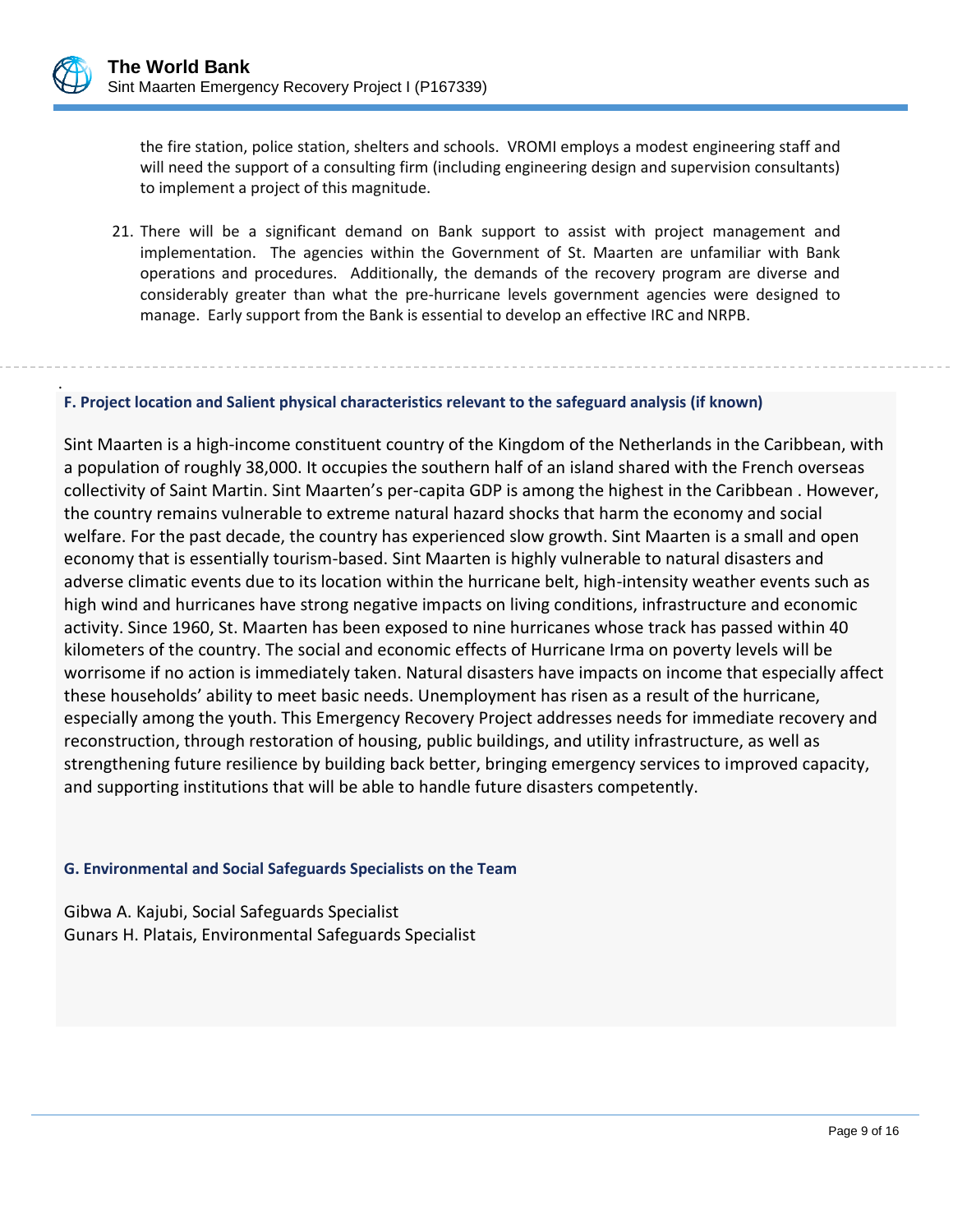

**SAFEGUARD POLICIES THAT MIGHT APPLY**

| <b>Safeguard Policies</b>                                         | Triggered? | <b>Explanation (Optional)</b>                                                                                                                                                                                                                                                                                                                                                                                                                                                                                                                                                                                                                                                                                                                                                                                                                                                                                                                                                                                                                                                                                                                                                                                       |
|-------------------------------------------------------------------|------------|---------------------------------------------------------------------------------------------------------------------------------------------------------------------------------------------------------------------------------------------------------------------------------------------------------------------------------------------------------------------------------------------------------------------------------------------------------------------------------------------------------------------------------------------------------------------------------------------------------------------------------------------------------------------------------------------------------------------------------------------------------------------------------------------------------------------------------------------------------------------------------------------------------------------------------------------------------------------------------------------------------------------------------------------------------------------------------------------------------------------------------------------------------------------------------------------------------------------|
| Environmental Assessment OP/BP 4.01                               | Yes        | This policy is triggered to ensure adequate<br>environmental management of the reconstruction<br>works that will be undertaken. Project activities are<br>in general expected to be relatively minor, and no<br>negative large, significant or irreversible<br>environmental impacts are anticipated. Overall, the<br>proposed Project promotes environmental<br>sustainability in the DRM sector by establishing<br>appropriate practices within<br>existing institutions, assures that risk reduction<br>works are implemented in a sustainable manner,<br>contemplates potential works on environmental<br>restoration and prevents further environmental<br>degradation. Since the exact locations and specific<br>list of works is still unknown, an ESMF will be<br>prepared as the proper safeguard instrument. The<br>ESMF will lay out the procedures and responsibilities<br>for screening the activities proposed under<br>Components 1, 2, and 3 in order to (i) ensure that<br>the proposed activities are eligible for Bank<br>financing, and (ii) determine what, if any, further<br>environmental and social analyses and instruments<br>will be required before the activity can be<br>implemented |
| Performance Standards for Private Sector<br>Activities OP/BP 4.03 | No         | This is a government led program and therefore will<br>not trigger OP 4.03 on Performance Standards for<br>Private Sector Activities.                                                                                                                                                                                                                                                                                                                                                                                                                                                                                                                                                                                                                                                                                                                                                                                                                                                                                                                                                                                                                                                                               |
| Natural Habitats OP/BP 4.04                                       | No         | This policy is not triggered as the activities are<br>focused on existing infrastructure and do not involve<br>natural habitats.                                                                                                                                                                                                                                                                                                                                                                                                                                                                                                                                                                                                                                                                                                                                                                                                                                                                                                                                                                                                                                                                                    |
| Forests OP/BP 4.36                                                | No         | This policy is not triggered because Project activities<br>will not be conducted in forest areas.                                                                                                                                                                                                                                                                                                                                                                                                                                                                                                                                                                                                                                                                                                                                                                                                                                                                                                                                                                                                                                                                                                                   |
| Pest Management OP 4.09                                           | No         | This policy is not triggered because Project activities<br>will not involve purchase, use or storage of<br>pesticides and will not support the procurement or<br>use of, or lead to the increased use of, other<br>agricultural chemicals.                                                                                                                                                                                                                                                                                                                                                                                                                                                                                                                                                                                                                                                                                                                                                                                                                                                                                                                                                                          |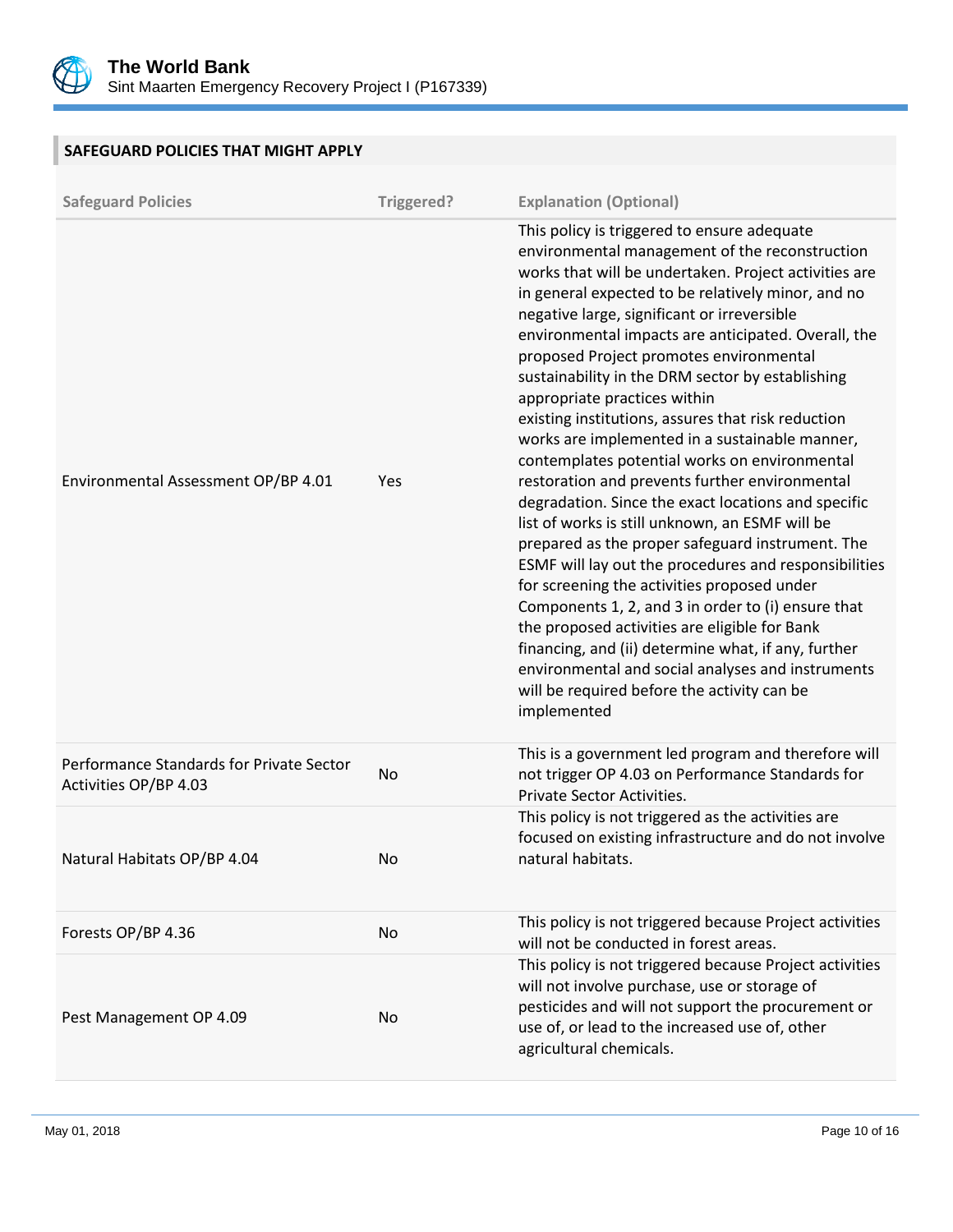

| Physical Cultural Resources OP/BP 4.11 | Yes | This policy is triggered since the Project involves<br>small structural works. These works might take place<br>in locations that have not already been screened for<br>physical cultural resources. The country's laws and<br>procedures regarding physical cultural resources will<br>be applied for addressing potential "chance finds"<br>encountered during construction, and related<br>procedures to be followed will be reflected in the<br>ESMF and the Operational Manual. Finally, the<br>negative list will include screening procedures to<br>ensure that no works will affect known cultural sites.                                                                                                                                                                                                                                                                                                                                                                                                                                                                                                                                                                                                                                                                                                                                                                                                                                 |
|----------------------------------------|-----|--------------------------------------------------------------------------------------------------------------------------------------------------------------------------------------------------------------------------------------------------------------------------------------------------------------------------------------------------------------------------------------------------------------------------------------------------------------------------------------------------------------------------------------------------------------------------------------------------------------------------------------------------------------------------------------------------------------------------------------------------------------------------------------------------------------------------------------------------------------------------------------------------------------------------------------------------------------------------------------------------------------------------------------------------------------------------------------------------------------------------------------------------------------------------------------------------------------------------------------------------------------------------------------------------------------------------------------------------------------------------------------------------------------------------------------------------|
| Indigenous Peoples OP/BP 4.10          | No  | This policy is not triggered as there are no groups<br>that meet the criteria of the OP/BP 4.11 Indigenous<br>peoples on the island.                                                                                                                                                                                                                                                                                                                                                                                                                                                                                                                                                                                                                                                                                                                                                                                                                                                                                                                                                                                                                                                                                                                                                                                                                                                                                                             |
| Involuntary Resettlement OP/BP 4.12    | Yes | The project investments for civil works in Sint<br>Maarten focus on rehabilitating and/or<br>strengthening institutions providing critical public<br>services, including: (a)provision of emergency<br>vehicles for fire, ambulance and police, (b)<br>rehabilitating critical buildings to restore critical<br>services (police, fire, schools, community centers,<br>clinics); (c) restoring public (restoring electrical<br>cables and power lines); and (d) improving<br>responses to immediate and future emergencies<br>(hydro met). In some cases, the sites are yet to be<br>identified. As the project investments could have<br>impacts that result in temporary involuntary<br>resettlement and/or land acquisition, OP 4.12<br>Involuntary Resettlement will be triggered. As a<br>result, an ESMF and an RPF are being prepared to<br>provide guidance on the preparation of ARAPs<br>should they be required. All safeguards documents<br>will be consulted upon and disclosed prior to the<br>start of works. To ensure implementation of social<br>safeguards, the Government has prepared Terms of<br>Reference to hire a firm to prepare the ESMF and<br>RPF and has designated an Environment Specialist<br>and a Social Development Specialist to oversee the<br>safeguards. The World Bank will provide Training to<br>the PIMU on the Bank social safeguard requirements<br>as well as on the draft safeguard instruments. |
| Safety of Dams OP/BP 4.37              | No  | This policy is not triggered because Project activities<br>will not involve construction of dams or depend on<br>existing dams.                                                                                                                                                                                                                                                                                                                                                                                                                                                                                                                                                                                                                                                                                                                                                                                                                                                                                                                                                                                                                                                                                                                                                                                                                                                                                                                  |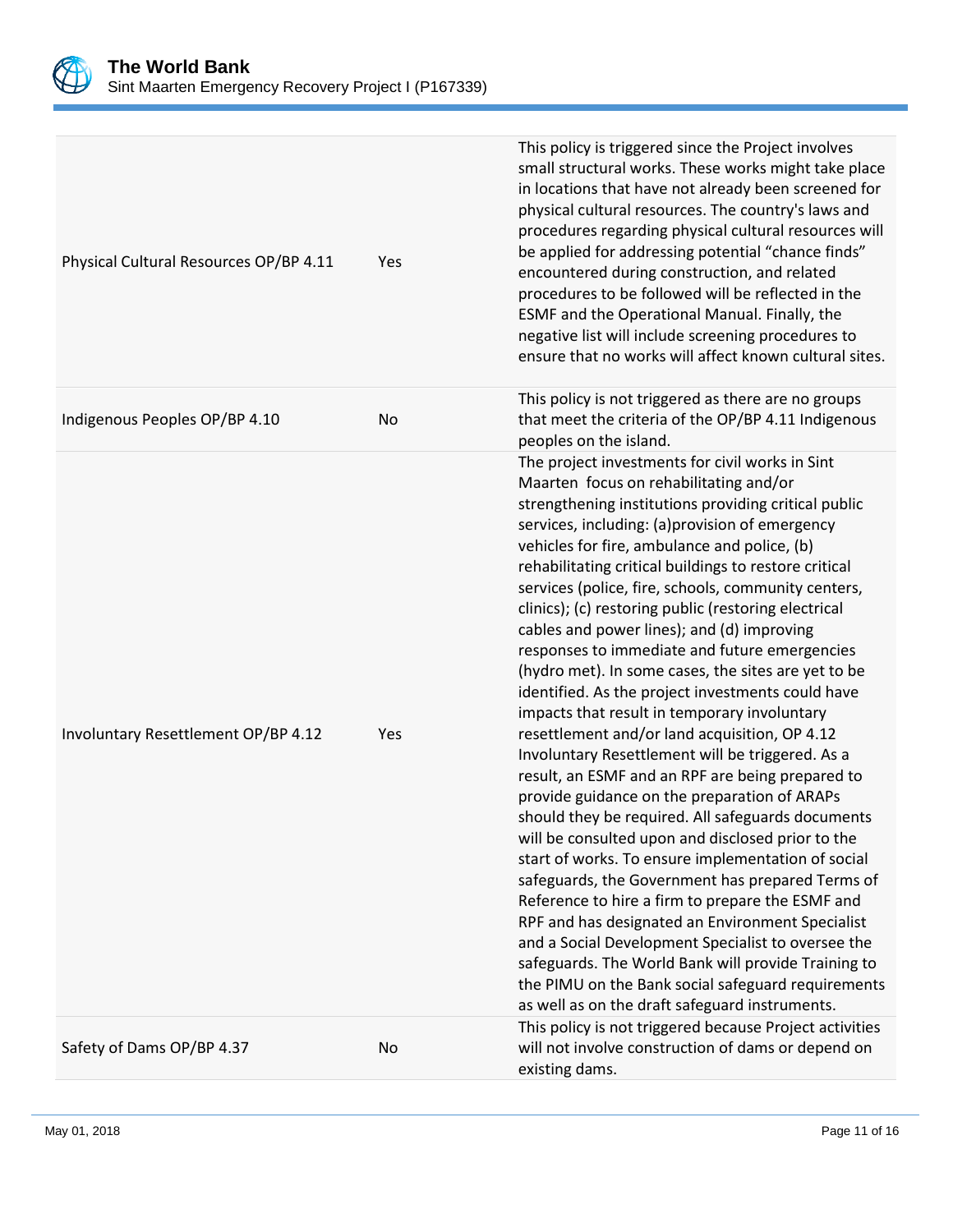

| Projects on International Waterways<br>OP/BP 7.50 | No. | This policy is not triggered because Project activities<br>will not be conducted in or influence international<br>waterways. |
|---------------------------------------------------|-----|------------------------------------------------------------------------------------------------------------------------------|
| Projects in Disputed Areas OP/BP 7.60             | No. | This policy is not triggered because Project activities<br>will not be conducted in disputed areas.                          |

## **KEY SAFEGUARD POLICY ISSUES AND THEIR MANAGEMENT**

## **A. Summary of Key Safeguard Issues**

1. Describe any safeguard issues and impacts associated with the proposed project. Identify and describe any potential large scale, significant and/or irreversible impacts:

The project will address reconstruction of key infrastructure (emergency response buildings, shelters, water storage) and roof reconstruction of the poorest and most vulnerable population. These activities are not expected to cause large, irreversible environmental impacts.

The key social issues that have been identified include: (i) the management of labor (demolition and construction workers, specialists in debris removal) coming from outside Sint Maarten, both from the perspective of health and safety in the workplace, fair practice, accommodation, and community health and safety, (ii) the possibility of some, relatively small-scale involuntary resettlement, and (iii) potential impacts on physical cultural heritage.

Labor Influx impacts associated with the project financed activities will be assessed in the Environmental and Social Management Framework (ESMF) and appropriate mitigation measures will be included.

2. Describe any potential indirect and/or long term impacts due to anticipated future activities in the project area: Project activities will most likely be relatively minor and no negative, significant or irreversible environmental impacts are expected. On the contrary, the Project will support environmental sustainability in the DRM sector by strengthening appropriate practices within existing institutions for disaster preparedness and strengthen communities' resilience to natural disasters.

3. Describe any project alternatives (if relevant) considered to help avoid or minimize adverse impacts. N/A

4. Describe measures taken by the borrower to address safeguard policy issues. Provide an assessment of borrower capacity to plan and implement the measures described.

The National Emergency Recovery Program is to be over seen by the Interim Recovery Committee (IRC) which will be superseded by the National Recovery Program Bureau (NRPB) once it is set up. the Interim Recovery Committee (IRC)/NRPB will oversee the development and implementation of all emergency and subsequent projects in Sint Maarten financed by the Bank and other donors. Each sub-project will have a PIU which has implementation responsibility and will include Social and Environment Safeguards specialists responsible for the preparation and implementation of the safeguards. The NRPB will be staffed with international safeguards specialist to advise the PIU social and environmental staff.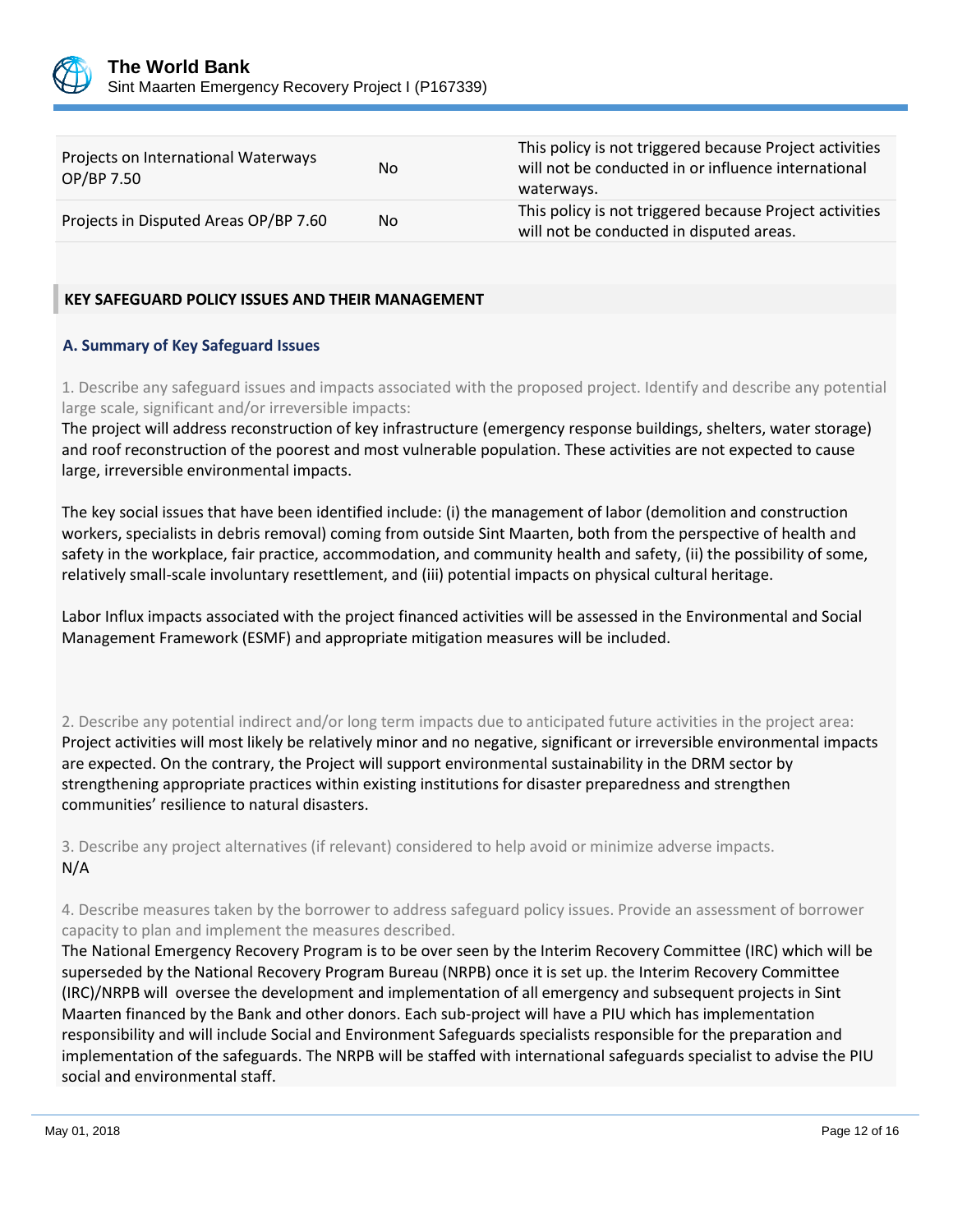

The Government of Sint Maarten is in the process of contracting an international firm to prepare a National Environmental and Social Management Framework (ESMF) for all the Bank financed projects of the Sint Maarten Hurricane Irma Reconstruction, Recovery and Resilience program under the guidance of the Head of the Interim Recovery Committee/National Recovery Program. The ESMF at the program level will be serve as guidelines for the development of project specific safeguards instruments, including Environmental Management Plans (EMPs), Abbreviated Ressettlemnt Action Plans and other safeguard plans as required.

The risk for institutional capacity for implementation and sustainability is high. This is because: (a) country capacity has been constrained in general by the hurricane damage; (b) this is the first World Bank engagement in the country so the counterparts know little of Bank requirements the Bank needs to gain familiarity with the government and local systems; and (c) the recovery program needs to be implemented rapidly, initially by an interim agency and subsequently by a new agency. The Bank will provide the necessary implementation support, including by bringing in international expertise where relevant, providing hands on guidance and training and ensuring adequate resources to support project implementation and capacity building.

5. Identify the key stakeholders and describe the mechanisms for consultation and disclosure on safeguard policies, with an emphasis on potentially affected people.

A Social Assessment (SA) will be carried out to analyze project related issues (key infrastructure, DRM, roof reconstruction), identify possible social risks and impacts, and identify and characterize key stakeholders. The Social Assessment will collect primary data through interviews with key stakeholders, and focus group discussions with male and female representatives of relevant agencies.

### **B. Disclosure Requirements**

The review of this Safeguards has been Deferred.

### Comments

A Safeguards Action Plan has been prepared indicating the way forward. An ESMF and RPF will be prepared. TORs have been prepared and a call for expressions of interest has been initiated.

The review of this Safeguards has been Deferred.

#### Comments

A Safeguards Action Plan has been prepared indicating the way forward. An ESMF and RPF will be prepared. TORs have been prepared and a call for expressions of interest has been initiated.

**C. Compliance Monitoring Indicators at the Corporate Level (to be filled in when the ISDS is finalized by the project decision meeting)**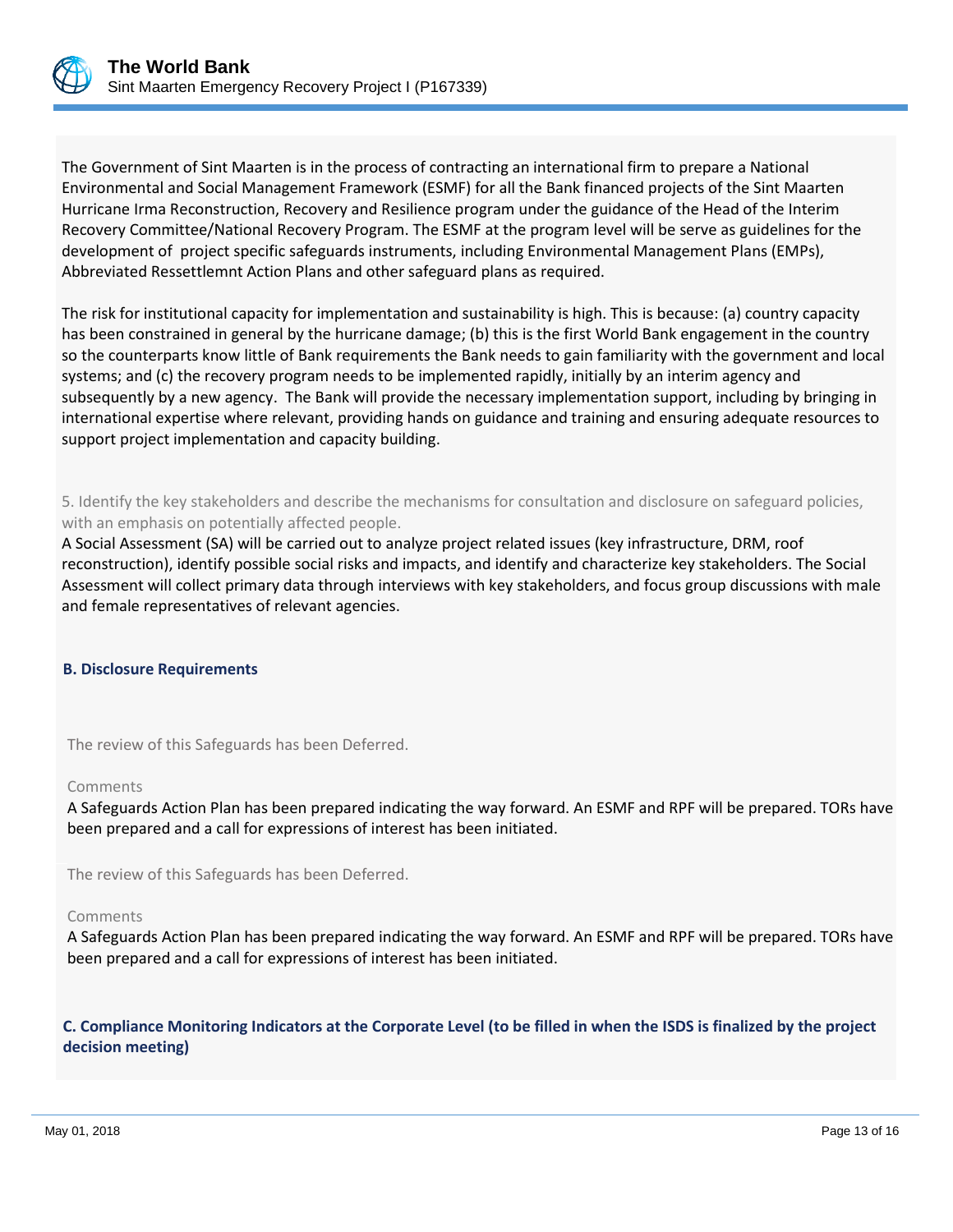

**OP/BP/GP 4.01 - Environment Assessment**

Does the project require a stand-alone EA (including EMP) report?

## Yes

If yes, then did the Regional Environment Unit or Practice Manager (PM) review and approve the EA report? NA

Are the cost and the accountabilities for the EMP incorporated in the credit/loan?

## Yes

**OP/BP 4.11 - Physical Cultural Resources**

Does the EA include adequate measures related to cultural property?

## NA

Does the credit/loan incorporate mechanisms to mitigate the potential adverse impacts on cultural property? Yes

**OP/BP 4.12 - Involuntary Resettlement**

Has a resettlement plan/abbreviated plan/policy framework/process framework (as appropriate) been prepared? NA

If yes, then did the Regional unit responsible for safeguards or Practice Manager review the plan? NA

**The World Bank Policy on Disclosure of Information**

Have relevant safeguard policies documents been sent to the World Bank for disclosure?

NA

Have relevant documents been disclosed in-country in a public place in a form and language that are understandable and accessible to project-affected groups and local NGOs?

NA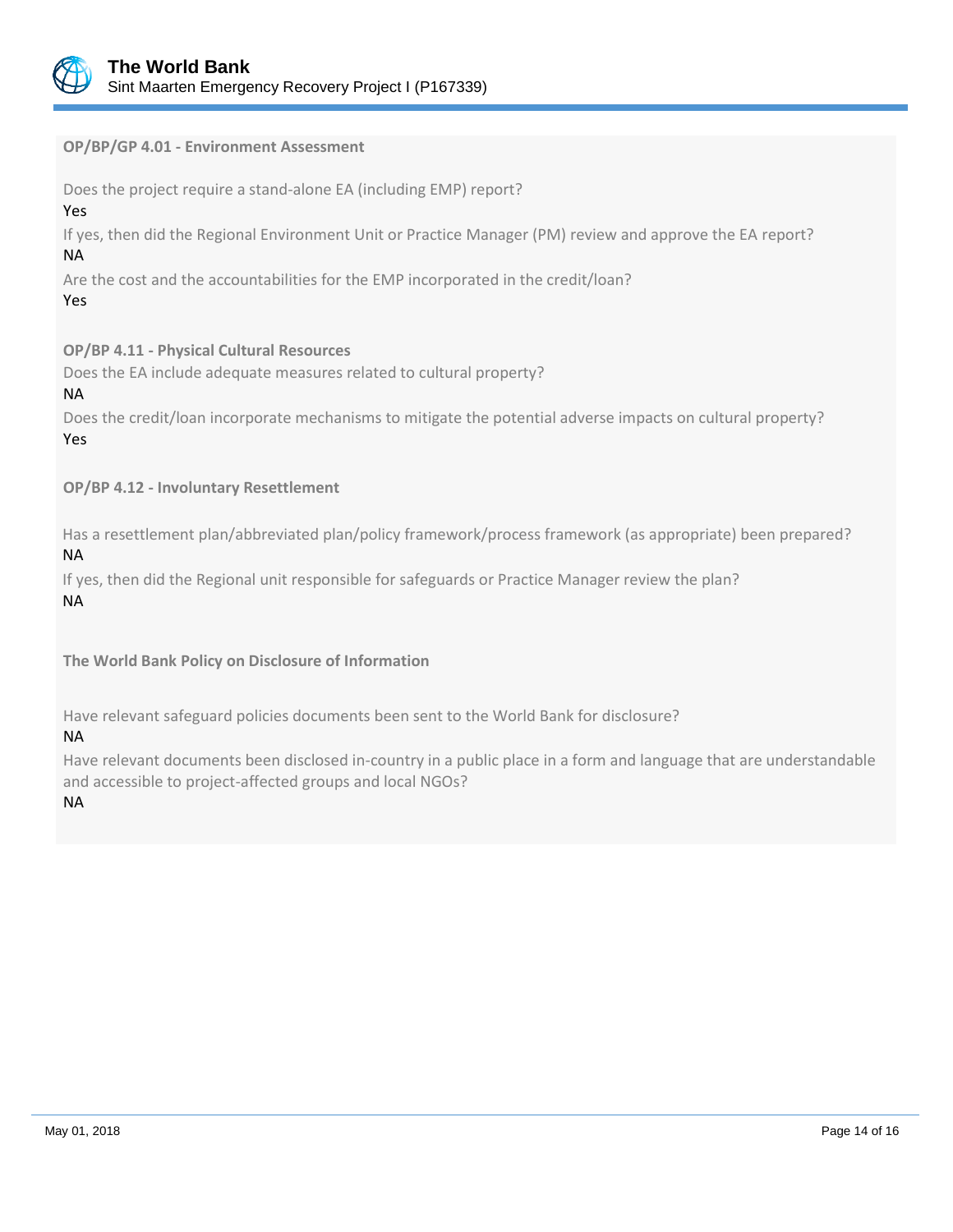

**All Safeguard Policies**

Have satisfactory calendar, budget and clear institutional responsibilities been prepared for the implementation of measures related to safeguard policies?

## Yes

Have costs related to safeguard policy measures been included in the project cost?

## Yes

Does the Monitoring and Evaluation system of the project include the monitoring of safeguard impacts and measures related to safeguard policies?

## Yes

Have satisfactory implementation arrangements been agreed with the borrower and the same been adequately reflected in the project legal documents?

Yes

## **CONTACT POINT**

## **World Bank**

Doekle Geert Wielinga Senior Disaster Risk Management Specialist

Eduardo Ereno Blanchet Disaster Risk Management Specialist

## **Borrower/Client/Recipient**

Government of Sint Maarten Abel Knottnerus Treaty Lawyer Abel.Knottnerus@sintmaartengov.org

Leona Romeo Marlin Prime Minister Leona.Marlin-Romeo@sintmaartengov.org

### **Implementing Agencies**

National Recovery Program Bureau Leona Romeo Marlin Prime Minister Leona.Marlin-Romeo@sintmaartengov.org